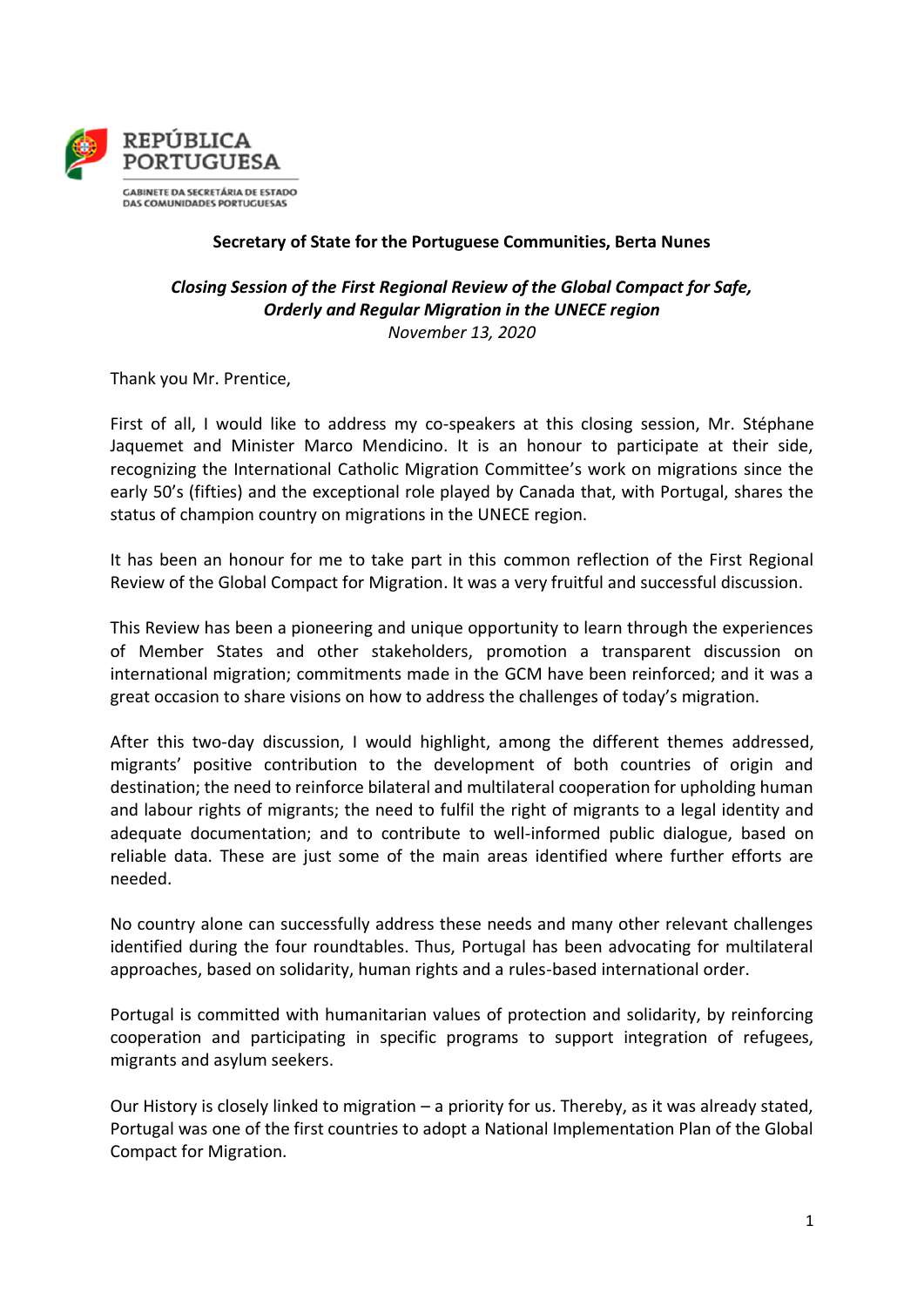In this context, we see as a priority the building of strong partnerships with countries of origin, transit and destination, engaging with various stakeholders to that end.

In collaboration with IOM, we aim at developing further an adequate framework of labour migration management, especially in contexts where there is high demand for labour. This will also ensure the right protection and integration conditions for migrant workers, while enabling employers to properly fulfil their labour shortages and skills gaps.

With this purpose, last September we co-organised with IOM a very fruitful webinar on Labour Mobility and we are currently negotiating Bilateral Labour Migration Arrangements with India and Morocco.

Unfortunately, COVID-19 exacerbated pre-existing inequalities, prompting economic crisis and job insecurity, unemployment and social fragilities, thus threatening people on the move, who were already most vulnerable before the crisis.

In our national context, COVID-19 did not stop our efforts in implementing the GCM, on the contrary. We rearranged our commitments and promptly mobilized to minimize the negative impact on migrants.

Among the measures taken, allow me to underline the grant of temporary residency rights to all immigrants and asylum seekers, therefore granting them access, until the end of March 2021, to social and health benefits; and grant temporary extension of documents and visas under the same terms  $-$  just to name a few examples.

Furthermore, we cannot leave anyone behind in our response and recovery efforts, namely migrants. Our National Recovery and Resilience Plan envisages to provide decent housing to migrants and refugees.

As a "champion country", we look at the "two sides of the coin": Portugal is both a country of destination and a country of origin of migrants. And we should take advantage of our experience on working with our communities living abroad.

Thereby, we see this role in a broad perspective: to share our experience, to listen to other countries' challenges and to promote a multi-stakeholder discussion, thus boosting the GCM and contributing to safe, orderly and regular migration.

Looking ahead, we are interested in interacting actively with other Member States and stakeholders, aggregating social capital and advocating for inclusive and resilient communities.

In this final stretch of the Review, let me underline that its added value is not only in and for our Region. The lessons learned from this exercise can contribute to the other regional reviews and to consolidate the role of the UN Network on Migration.

Moreover, this Regional Review´s substantial discussion will positively feed into the International Migration Review Forum (IMRF), taking place in 2022.